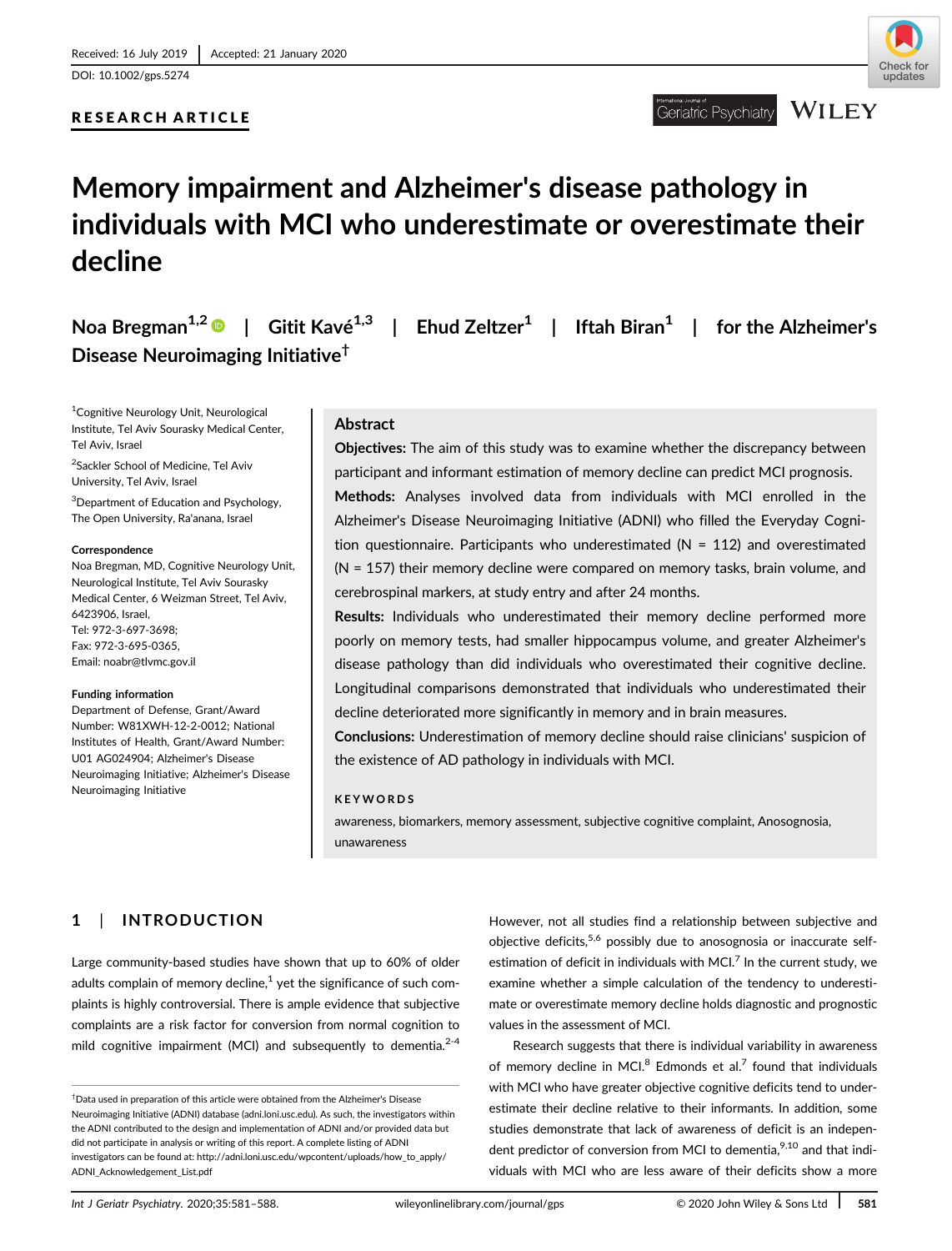582 WILEY Geriatric Psychiatry **Example 2007** 

rapid decline in cognitive functions than do individuals who are more aware of their decline.<sup>11</sup> Cacciamani et al.<sup>12</sup> argue that individuals with cognitive concerns who exhibit low awareness, as measured by a discrepancy between their own reports and those provided by informants, are likely to have preclinical Alzheimer's disease (AD) pathology. Thus, it might be useful to compare participant and informant estimates of memory decline in order to determine the etiology and prognosis of MCI. However, previous studies of the discrepancy between participant and informant estimates of decline have employed various different measures to calculate this discrepancy, including sample-specific cutoffs that are difficult to apply in the clinic.<sup>7,9,10,13</sup> For clinicians to use a discrepancy score routinely, they should be able to calculate it as simply and as intuitively as possible.

In the current study, we subtracted informant estimate of memory decline from participant estimate, and classified participants into two groups of underestimation and overestimation. We examine whether these two groups differ in objective memory performance at baseline as well as after 24 months, and whether they differ in brain volume and in AD pathology burden as reflected in cerebrospinal (CSF) measures. Individuals with subjective memory complaints show decreased grey matter volume relative to individuals with no such complaints, especially in the mesial-temporal lobe.14 Moreover, individuals with memory complaints show hippocampal subfield changes that are similar to the pattern seen in  $AD$ <sup>15</sup> Thus, the presence of cognitive complaints might indicate underlying neurodegenerative changes that correspond to the preclinical stage of AD. We also look at CSF levels of amyloid beta 1-42 ( $AB<sub>1-42</sub>$ ) and hyper-phosphorylated tau protein (p-tau<sub>181-p</sub>) as indications of disease burden, since low CSF A $B_{1-42}$  together with high p-tau<sub>181-p</sub> are indicative of prodromal AD.16

We hypothesize that individuals with MCI who underestimate their memory decline relative to their informants will demonstrate greater memory impairment than individuals who overestimate their decline. We also assume that there will be greater AD pathology in individuals who underestimate their memory decline than in individuals who overestimate their decline. Our aim is to show that a simple calculation of evaluation discrepancy can help predict which individuals with MCI will be at a higher risk of developing AD.

### 2 | METHODS

Data used for this article were obtained from the ADNI database ([adni.loni.usc.edu\)](http://adni.loni.usc.edu). The ADNI was initiated in the US in 2003 by the National Institute on Aging (NIA), the National Institute of Biomedical Imaging and Bioengineering (NIBIB), the Food and Drug Administration (FDA), private pharmaceutical companies, and non-profit organizations. Michael W. Weiner, MD, was the Principal Investigator for this initiative. A full list of all research partners can be found on the ADNI website. ADNI was conducted according to Good Clinical Practice guidelines, the Declaration of Helsinki, US 21CFR Part 50-Protection of Human Subjects, and Part 56-Institutional Review Boards, following all relevant state and federal HIPAA regulations.

## Key points

- Individuals who underestimate their decline perform more poorly on memory tests
- Individuals who underestimate their decline have smaller hippocampus volume and lower  $\text{AS}_{1-42}$  levels
- Individuals who underestimate their decline deteriorate more significantly in memory and in brain measures over 24 months
- Underestimation of decline may increase the likelihood of AD pathology in individuals with MCI

### 2.1 | Participants

The sample for the current study included all individuals enrolled in ADNI2 who completed the Everyday Cognition (ECog) questionnaire at study entry and at 24 months, and received a diagnosis of MCI at their initial screening. We used only ADNI2 data because in other phases some of the variables were not collected. To be defined as MCI, individuals had to have a subjective memory concern as reported by the participant, a study partner, or a clinician; score 24 or above on the Mini-Mental State Exam (MMSE)<sup>17</sup>; receive a rating of 0.5 on the Clinical Dementia Rating  $(CDR)^{18}$ ; and report no depression, as verified by a score of 5 or below on the Geriatric Depression Scales  $(GDS)$ .<sup>19</sup> Another inclusion criteria was having a study partner who had frequent contact with the participant (eg, an average of 10 hours per week or more), and could attend all clinic visits for the duration of the protocol. Participants and study partners provided written informed consent before any protocol-specific procedures began.

## 3 | MATERIALS AND PROCEDURES

#### 3.1 | Everyday Cognition Questionnaire (ECog)

The ECog questionnaire<sup>20</sup> examines changes in functioning in the domains of memory, language, visuospatial abilities, planning, organization, and divided attention. Participants were asked to rate the ability to perform everyday tasks now as compared to the ability to do these same tasks 10 years earlier. Ratings were provided on a fourpoint scale: 1 = there has been no change in ability, or performance is better compared to 10 years earlier;  $2 =$  occasionally performs the task worse than 10 years earlier but not all the time; 3 = consistently performs the task a little worse than 10 years earlier; 4 = consistently performs the task much worse than 10 years earlier. There was also an option to mark "I don't know", which was later removed from the data file (the dataset included only 11 [0.2%] such responses). Both participants and study-partners completed the questionnaire and instructions were adjusted as necessary. This made it possible to compare selfreport and informant-report. We used the eight memory items, including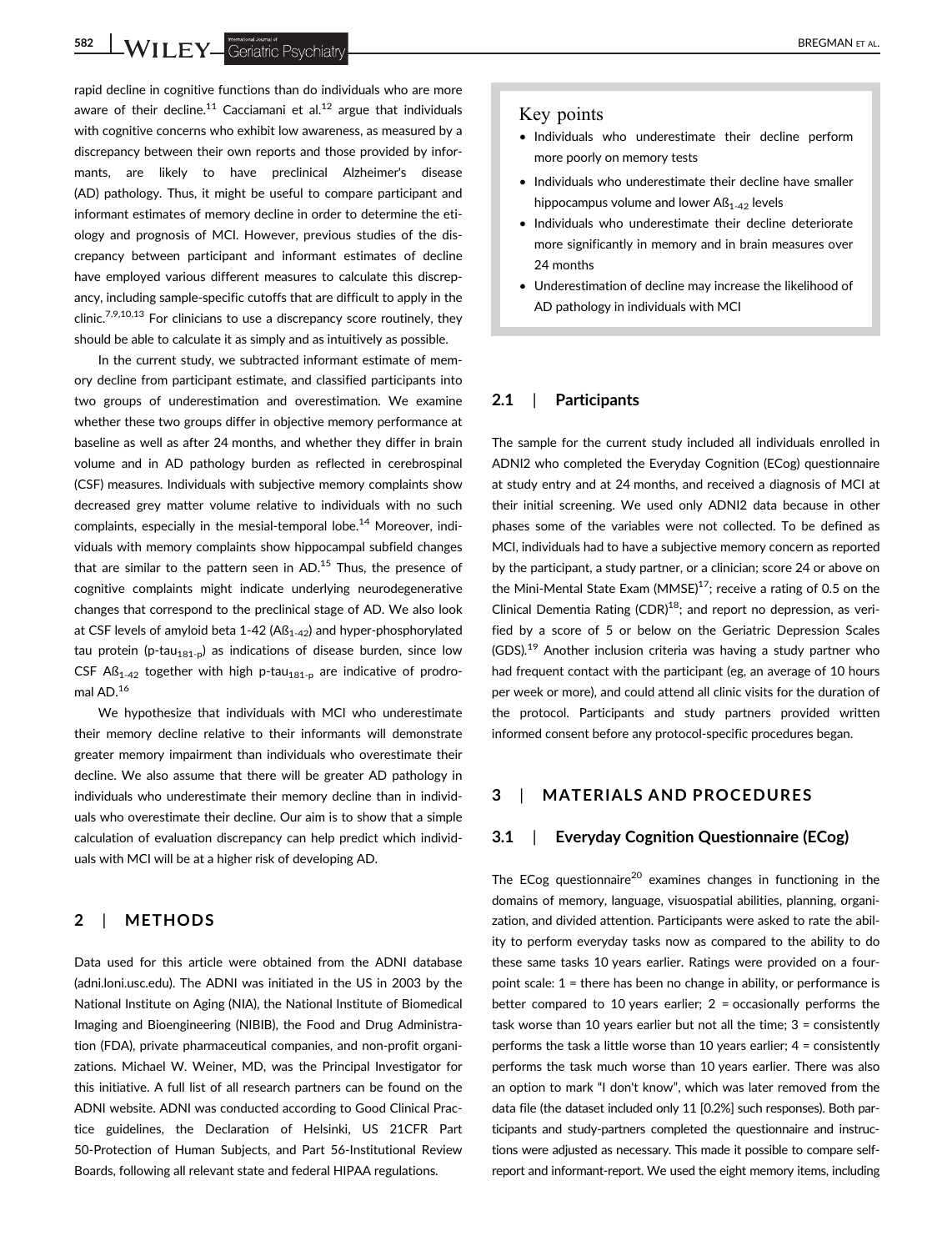## 3.2 | Neuropsychological assessment

Memory was examined by the Rey Auditory Verbal Learning Test  $(RAVLT),<sup>21</sup>$  as well as by the Logical Memory sub-test of the Wechsler memory Scale (WMS).<sup>22</sup> The RAVLT assesses the ability to learn a list of 15 items over five trials. The variables used for the current study were immediate memory and delayed recall. Immediate memory was examined after presentation and recall of a distracter list, and delayed recall was examined 30 minutes later. Each score could range between 0 and 15. The Logical Memory test examines the ability to acquire a short paragraph that is read aloud to the participant. Immediate memory is the number of items recalled correctly following story presentation, and delayed memory is the number of items recalled correctly at least 30 and no more than 40 minutes later. Every piece of information received 1 point, leading to a score between 0 and 25 on the immediate and the delayed tasks.

#### 3.3 | Structural neuroimaging

Participants underwent brain magnetic resonance imaging (MRI) scans, using a 3 T scanner. Specific protocols are described elsewhere.<sup>23</sup> Volumetric data were derived from the UCSF Crosssectional free-surfer analysis of the ADNI2 MRI scans. Cortical reconstruction and volumetric segmentation were performed with the Free-surfer image analysis suite (freely available at [http://surfer.nmr.](http://surfer.nmr.mgh.harvard.edu/) [mgh.harvard.edu/](http://surfer.nmr.mgh.harvard.edu/)). FreeSurfer morphometric procedures have been demonstrated to show good test-retest reliability across scanner manufacturers and across field strengths. $24$  Neuroimaging data were obtained within 180 days of the ECog ratings. For the current analyses, we looked at whole brain volume, intra-cranial volume, and the ratio between them as documented at study entry, as well as at hippocampus volume at study entry and at 24 months.

#### 3.4 | Cerebrospinal fluid (CSF) measures

Lumbar puncture was performed as described in the ADNI manual ([http://www.adni-info.org/\)](http://www.adni-info.org/). CSF samples were collected at study entry and at 24 months, and CSF amyloid beta 1-42 ( $\text{AS}_{1-42}$ ) and hyperphosphorylated tau (p-tau<sub>181-p</sub>) levels were measured based on standardized protocols outlined by the ADNI Biomarker Core laboratory at the University of Pennsylvania Medical Center.<sup>25</sup> High levels of p-tau<sub>181-p</sub> indicate neurofibrillary tangle pathology, and low levels of  $AB<sub>1-42</sub>$  indicate amyloid plaque pathology. We treated  $\text{AS}_{1\text{-}42}$  values greater than 1700 as 1700. We also looked at the ratio between these two variables, since it predicts decline in individuals with MCI. $26,27$ 

## 3.5 | Statistical analysis

First, we divided all participants into two groups according to the discrepancy score between participant and informant ratings on the ECog memory scale at study entry. Next, we conducted an initial Multivariate Analyses of Variance (MANOVA) that compared groups on all dependent variables together. This analysis was performed to protect against a Type I error. We then ran a series of ANOVAs with groups as a between-subject variable, and memory performance, brain volume, and CSF markers, as well as testing time (study entry, 24 months) as within-subject variables.

## 4 | RESULTS

The analyses involved data from 284 participants with MCI, including 128 women and 156 men, with an age range of 55-91 (mean = 71.36, SD = 7.39), and an education level of 9-20 years (mean number of years of education = 16.35, SD = 2.62). At study entry, MMSE scores ranged from 24 to 30 (mean = 27.99, SD = 1.72).

We calculated the discrepancy score by subtracting the average ECog ratings of each informant at study entry from the average ratings of the corresponding participant. One informant provided no ratings, and 14 participant-informant dyads provided identical ratings of decline, resulting in 269 remaining dyads. There were 112 participants who provided lower ratings of their memory decline than did their study partners, and 157 participants who provided higher ratings of their memory decline than did their study partners. Groups had similar proportions of women, similar education levels, similar MMSE scores, and similar depression levels, but they differed significantly in age and ECog measures (see Table 1).

#### TABLE 1 Demographic information by group at study entry

|                       | Underestimating        | Overestimating         | Sig.<br>(2-tailed) |
|-----------------------|------------------------|------------------------|--------------------|
| N                     | 112                    | 157                    |                    |
| Women                 | 43 (38.39%)            | 76 (48.41%)            | .103               |
| Age                   | 72.76<br>$(SD = 7.10)$ | 70.44<br>$(SD = 7.40)$ | $.010*$            |
| Years of<br>education | 16.31<br>$(SD = 2.65)$ | 16.37<br>$(SD = 2.63)$ | .862               |
| <b>MMSE</b> scores    | 27.78<br>$(SD = 1.79)$ | 28.07<br>$(SD = 1.66)$ | .169               |
| <b>GDS</b> scores     | $1.61$ (SD = 1.48)     | 1.80<br>$(SD = 1.41)$  | .287               |
| ECog-<br>Participant  | $2.07$ (SD = .61)      | $2.53$ (SD = .65)      | $.000*$            |
| ECog-<br>Informant    | $2.85$ (SD = .72)      | $1.81$ (SD = .57)      | $.000*$            |

Note: ECog numbers refer to the assessment of memory alone. Abbreviations: MMSE, Mini-Mental State Exam; GDS, Geriatric Depression Scale; ECog, Everyday Cognition questionnaire.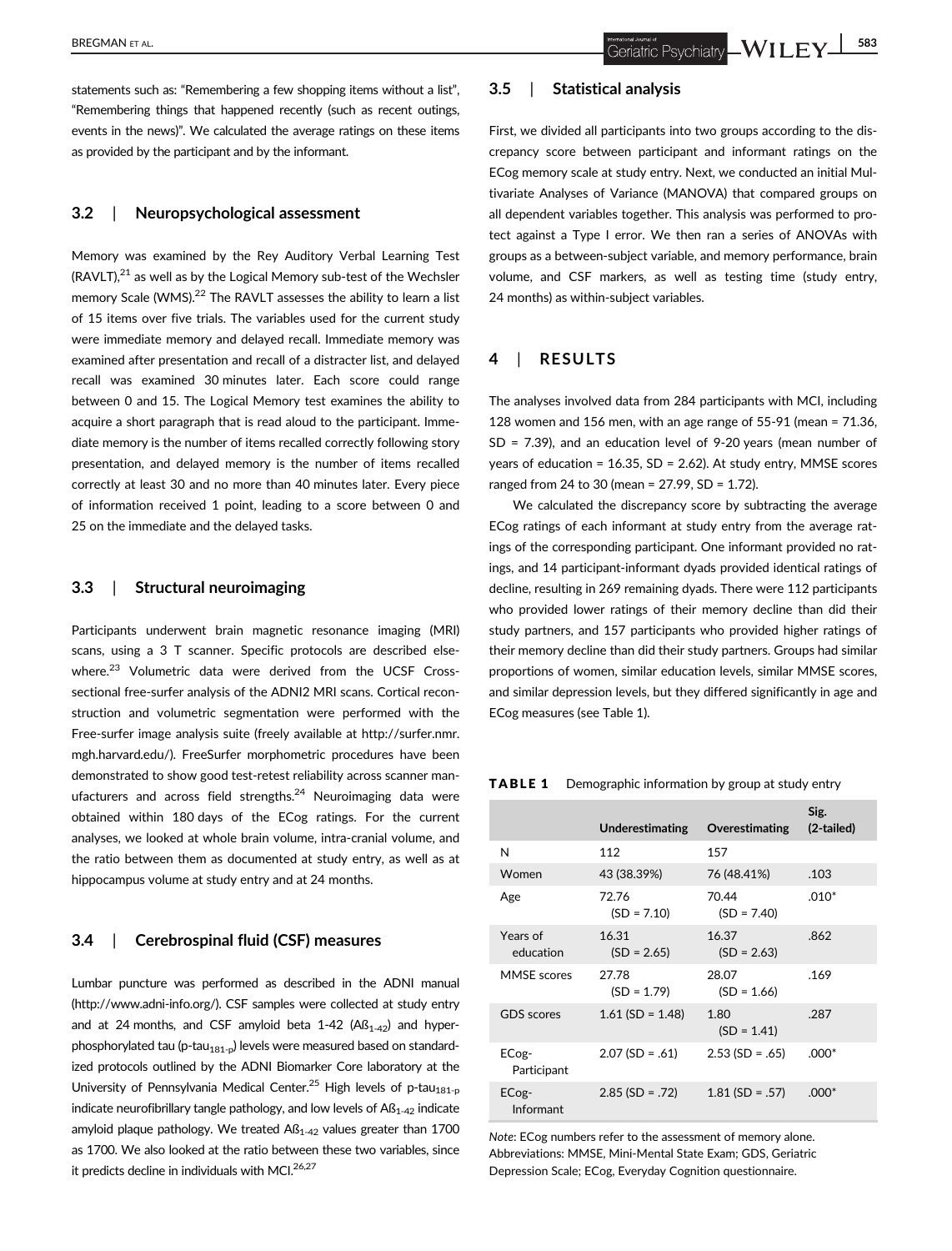**584 WILEY** Geriatric Psychiatry

Next, we conducted a MANOVA that examined group differences for all dependent variables together, with age as a covariate. The analysis was significant for group at both study entry, Pillai's Trace = .166, F(11, 206) = 3.727, P < .001, and at 24 months, Pillai's Trace = .220, F  $(11, 108) = 2.766$ ,  $P < .001$ .

Figure 1 presents mean scores on the memory measures at study entry as well as after 24 months, according to group. Individuals who underestimated their decline performed more poorly than individuals who overestimated their decline, and this was true for all measures. To examine memory performance, we conducted two three-way ANOVAs that controlled for age at study entry, and compared a between-subject variable of group (underestimating, overestimating), a within-subject variable of memory measure (immediate, delayed), and a within-subject variable of testing time (study entry, 24 months). The first analysis examined RAVLT scores, showing a significant difference between the two groups,  $F(1, 254) = 39.461$ ,  $P < .001$ ,  $\eta^2$  = .134, so that individuals who underestimated their decline performed more poorly than individuals who overestimated their decline. Although performance immediately after presentation was better than performance after a 30-minute delay, once age and group were entered into the analysis, the difference did not reach significance, F  $(1, 254) = 3.663$ ,  $P = .057$ ,  $\eta^2 = .014$ . Across groups and RAVLT measures, there was no significant difference between study entry and 24 months,  $F(1, 254) = 1.310$ , ns,  $\eta^2 = .005$ . The interaction between group, memory measure, and testing time was significant, F  $(1, 254) = 4.645$ ,  $P = .032$ ,  $\eta^2 = .018$ . Thus, individuals who underestimated their decline showed a slight decrease in performance over time, whereas individuals who overestimated their decline showed a slight increase in immediate recall performance over time. No other interaction was significant.

The second analysis of memory performance examined WMS scores, showing a significant group difference, F(1, 254) = 34.856,  $P < .001$ ,  $\eta^2 = .121$ . Individuals who underestimated their decline performed more poorly across WMS measures than did individuals who overestimated their decline. Across groups and testing time, there

was a significant difference between immediate and delayed memory performance, with better performance immediately after presentation than after a delay,  $F(1, 254) = 7.660$ ,  $P = .006$ ,  $\eta^2 = .029$ . Across groups and memory measure, performance at study entry was worse than performance at 24 months, demonstrating a test-retest improvement in scores,  $F(1, 254) = 4.639$ ,  $P = .032$ ,  $n^2 = .018$ . The interaction between group and memory measure was significant, F (1, 254) = 10.555,  $P = .001$ ,  $\eta^2 = .040$ , revealing a larger difference between immediate and delayed story recall in individuals who underestimated their decline relative to individuals who overestimated their decline. The interaction between group and testing time was not significant,  $F(1, 254) = 3.130$ ,  $P = .078$ ,  $\eta^2 = .012$ . The interaction between memory measure and testing time was significant, F (1, 254) = 6.440,  $P = .012$ ,  $\eta^2 = .025$ , demonstrating a smaller difference between immediate and delayed recall at study entry relative to 24 months. The three-way interaction of group, memory measure, and testing time, was not significant,  $F(1, 254) = .751$ ,  $P = .387$ ,  $\eta^2$  = .003.

Next, we looked at brain volume. No significant group difference emerged in whole brain volume, in intra-cranial volume, or in the ratio between these two measures, as documented at study entry. To examine hippocampus volume, we conducted a two-way ANOVA that controlled for age at study entry, gender, whole brain volume at study entry, and days between the MRI scan and the ECog administration at study entry, with a between-subject variable of group (underestimating, overestimating), and a within-subject variable of testing time (study entry, 24 months). Hippocampus volume data on the two testing times were available for 203 participants, 87 (77.68%) in the underestimating group, and 116 (73.89%) in the overestimating group. The analysis revealed a significant group difference, F(1, 198) = 8.549,  $P = .004$ ,  $\eta^2 = .042$ . Individuals who underestimated their decline had smaller hippocampus volume than did individuals who overestimated their decline. There was no difference between study entry and



FIGURE 1 Mean raw scores on the memory measures at study entry and after 24 months, by group. \*All measures differed significantly (P < 0.01) between the two groups (underestimating and overestimating)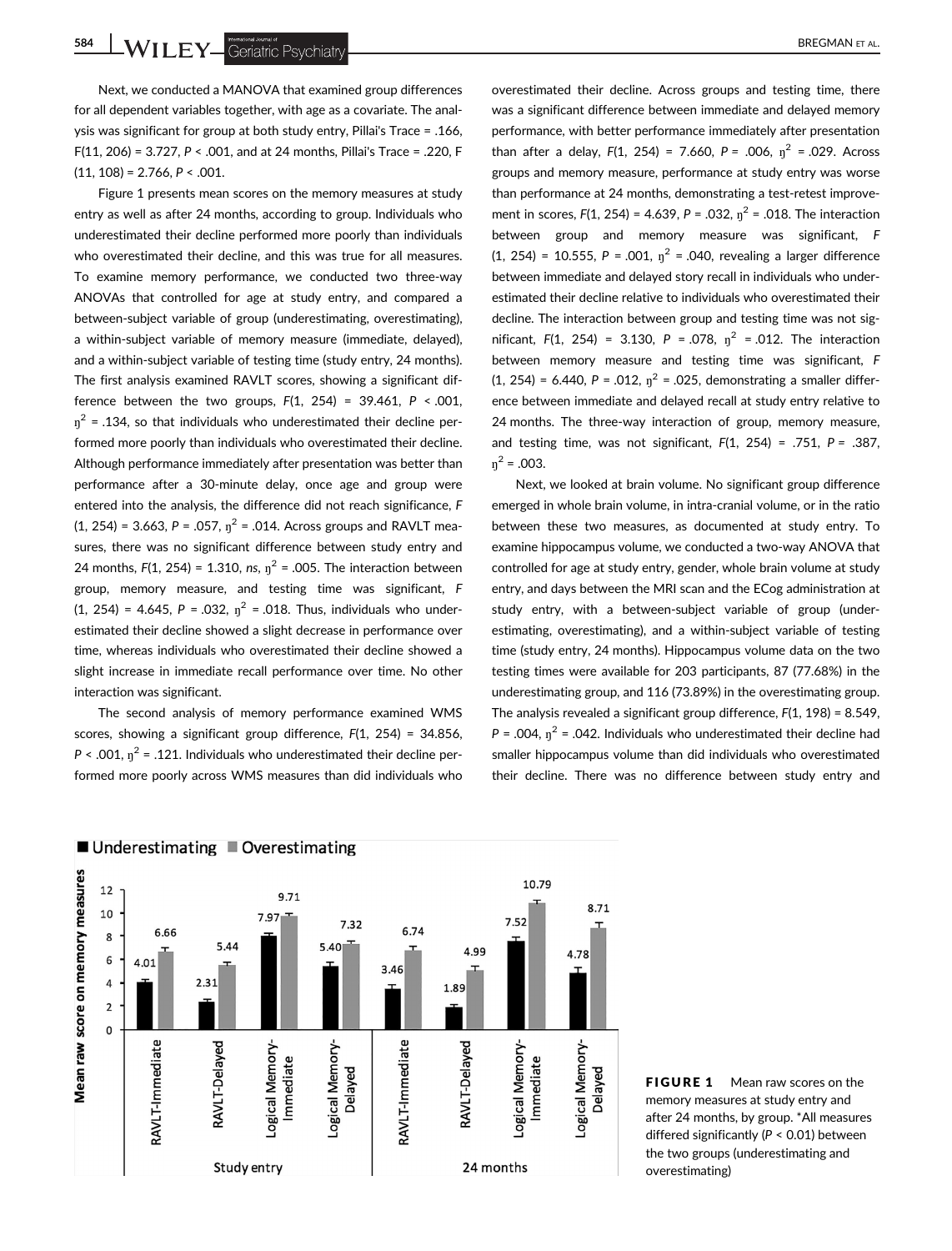24 months,  $F(1, 198) = .568$ ,  $P = .452$ ,  $n^2 = .003$ . However, the interaction between group and testing time was significant, F  $(1, 198) = 8.796$ ,  $P = .003$ ,  $\eta^2 = .043$ , as individuals who underestimated their decline showed a larger decrease in hippocampus volume over time than did individuals who overestimated their decline (see Figure 2).

To examine  $\text{AS}_{1-42}$  and p-tau<sub>181-p</sub> levels, we conducted three separate ANOVAs that controlled for age at study entry, with a betweensubject variable of group (underestimating, overestimating), and a within-subject variable of testing time (study entry, 24 months). These analyses used  $\text{AB}_{1-42}$  levels from 58 (51.79%) individuals who underestimated their decline and from 79 (50.32%) individuals who overestimated their decline, and who had data on both testing times. Levels of p-tau<sub>181-p</sub> for both testing times were available for 57 (50.89%) individuals who underestimated their decline and for 79 (50.32%) individuals who overestimated their decline. The first analysis demonstrated a significant group difference in  $AB<sub>1-42</sub>$ , F  $(1, 134) = 11.615$ ,  $P = .001$ ,  $\eta^2 = .080$ , with lower A $\beta_{1-42}$  levels in individuals who underestimated their decline than in individuals who overestimated their decline (see Table 2). Although there were greater levels of  $AB_{1-42}$  at study entry relative to 24 months, the main effect of testing time did not reach significance,  $F(1, 134) = 3.245$ ,  $P = .074$ ,  $\eta^2$  = .024. The interaction between group and testing time was not significant as well,  $F(1, 134) = .312$ ,  $P = .577$ ,  $n^2 = .002$ . The second analysis demonstrated a significant group difference in p-tau<sub>181-p</sub>, F (1, 133) = 12.627, P = .001,  $\eta^2$  = .087, with greater p-tau<sub>181-p</sub> levels in individuals who underestimated their decline than in individuals who overestimated their decline (see Table 2). The main effect of testing time was not significant,  $F(1, 133) = 1.796$ ,  $P = .183$ ,  $n^2 = .013$ , and there was no interaction between group and testing time, F  $(1, 133) = .693$ ,  $P = .407$ ,  $\eta^2 = .005$ . The third analysis demonstrated a significant group difference in the ratio of p-tau<sub>181-p</sub> to Aß<sub>1-42</sub>, F  $(1, 133) = 14.892$ ,  $P = .001$ ,  $\eta^2 = .101$ , with a higher ratio in individuals who underestimated their decline than in individuals who overestimated their decline (see Table 2). The main effect of testing time was not significant,  $F(1, 133) = 1.122$ ,  $P = .291$ ,  $\eta^2 = .008$ , and there

**TABLE 2** CSF markers by testing time and group

| Measure                                 | <b>Time</b>    | <b>Underestimating</b> | Overestimating      |
|-----------------------------------------|----------------|------------------------|---------------------|
| $AB1-42$                                | Study<br>entry | 842.33 (352.92)        | 1088.02<br>(426.38) |
|                                         | 24 months      | 792.82 (344.27)        | 1045.30<br>(446.76) |
| $p$ -tau $_{181-p}$                     | Study<br>entry | 35.64 (18.11)          | 25.28 (12.90)       |
|                                         | 24 months      | 36.63 (18.33)          | 27.06 (15.15)       |
| $p$ -tau <sub>181-p</sub> /<br>$AB1-42$ | Study<br>entry | .051 (.037)            | $.029$ $(.024)$     |
|                                         | 24 months      | .057 (.041)            | .034 (.036)         |

was no interaction between group and testing time, F(1, 133) = .164,  $P = .686$ ,  $\eta^2 = .001$ .

## 5 | DISCUSSION

This study compared memory performance, brain volume, and CSF markers of AD pathology in individuals with MCI who either underestimated or overestimated their memory decline relative to their informants. In line with our hypothesis, individuals who underestimated their decline performed more poorly on two tests of memory, had smaller hippocampus volume, and demonstrated greater burden of AD pathology, as measured by  $\text{AS}_{1\text{-}42}$  and p-tau<sub>181-p</sub> CSF levels. These effects emerged at baseline and after 24 months, showing that underestimation of memory decline might help in determining the diagnosis and prognosis of individuals with MCI.

As for the memory measures, we found that individuals who underestimated their memory decline relative to their informants performed more poorly on all tests than did individuals who overestimated their decline. On a test of word recall, individuals who underestimated their decline showed a slight decrease in performance over time, while individuals who overestimated their decline showed



Study entry 24 months

**FIGURE 2** Mean hippocampus volume by testing time and group. \*All measures differed significantly between the two groups (underestimating and overestimating)

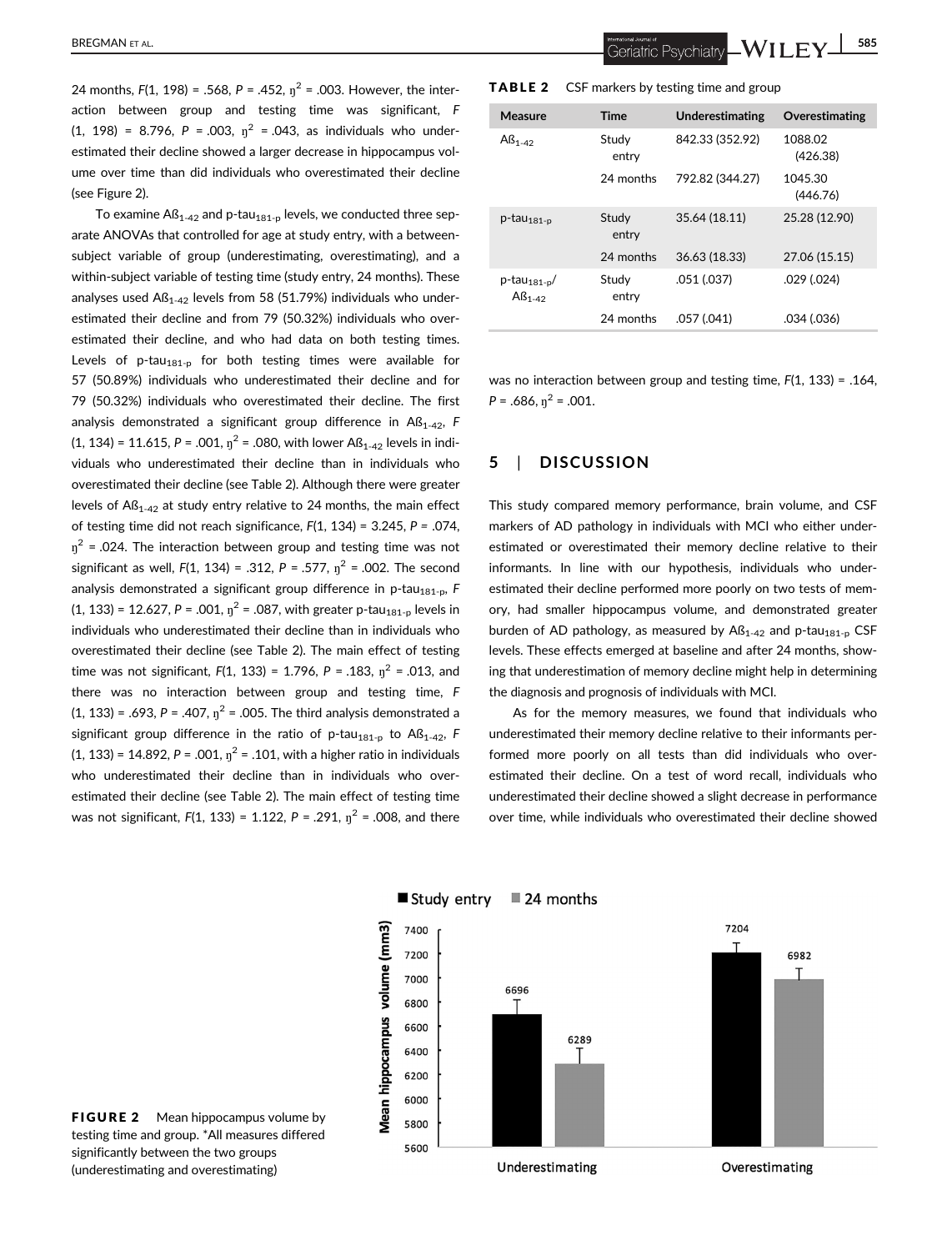586 WILEY Geriatric Psychiatry **Executive Construction Construction** BREGMAN ET AL.

a slight increase in performance over time. The increase in performance demonstrates a practice effect, which is unlikely to occur in individuals with impaired memory. There was no interaction between group and testing time for story recall, but the difference between immediate and delayed story recall was larger for individuals who underestimated their decline than for individuals who overestimated their decline. This finding may indicate that individuals who underestimate their decline show more rapid forgetting than individuals who overestimate their decline. These results are in line with Edmonds et al.'s report<sup>7</sup> that individuals with amnestic MCI underestimated their cognitive decline, as well as with the finding that greater anosognosia was associated with worse cognitive functioning in  $MCI.<sup>9,10</sup>$ 

There was no indication of an overall brain volume difference between groups. This pattern of results contrasts with some previous studies that compared individuals with MCI who converted to dementia and individuals who did not convert to dementia (eg,  $^{28}$ ). Nevertheless, as expected, hippocampus volume was smaller in individuals who underestimated their decline relative to individuals who overestimated their decline. Furthermore, although across the two groups together there was no difference between study entry and 24 months, the interaction between group and testing time was significant, showing that hippocampus volume decreased more steeply in individuals who underestimated their decline than in individuals who overestimated their decline. Similarly, there were lower  $AB<sub>1-42</sub>$  levels, greater p-tau<sub>181-p</sub> levels, and therefore higher ratio of p-tau<sub>181-p</sub> to  $AS<sub>1-42</sub>$  in individuals who underestimated their decline than in individuals who overestimated their decline. These results fit well with Cacciamani et al.' $s^{12}$  findings of increased amyloid burden and cortical hypometabolism in individuals with subjective cognitive complaints who underestimated their performance relative to their informants. Thus, the current analyses are consistent with the proposed model of progression of AD, according to which the accumulation of amyloidbeta and tau, together with hypometabolism, lead to cognitive decline.29 Note, though, that there are conflicting observations regarding the correlation between  $AB_{1-42}$  levels and deterioration in cognitive functions,30 and similar inconclusive evidence for longitudinal changes in p-tau both in individuals with MCI and in individuals with AD.<sup>31</sup> These observations might explain why testing time had no significant effect on CSF measures in the current analysis.

Paradoxically, overestimation of cognitive decline might seem to indicate a faulty cognitive process, and yet it serves as an indication of better cognitive performance. It is possible that individuals who overestimate their decline suffer from depression or anxiety and that their inaccurate estimation reflects their emotional state. Indeed, depression or anxiety lead to excessive worrying in general<sup>32,33</sup> and to anxiety over AD and dementia in particular. $34-37$  However, as ADNI recruitment criteria excluded individuals with depression, and groups did not differ in GDS scores, overt depression is unlikely to explain the current findings. Further research with other populations should look into the association between overestimation of memory decline and depression symptoms. We note that excessive worrying might actually lead to better prevention, involving medical

interventions, psychotherapy, physical exercise or other such lifestyle choices.

We acknowledge that our study has some weaknesses. First, we investigated individuals with MCI from the ADNI database, and previous studies have argued that there is a high rate of false-positive diagnosis of MCI in ADNI.<sup>7,38</sup> Nonetheless, we believe that the crucial measure is the discrepancy in estimation between participants and informants rather than the diagnosis of MCI. Second, we relied on the participant-informant discrepancy method, assuming that informants' estimates are more accurate than participants' estimates. However, informants' reports can be biased as well. $39-42$  While ADNI provides no information on informants, Cacciamani et al.<sup>12</sup> found no difference in informant characteristics of individuals with low or high awareness. It is thus unlikely that the current findings represent only informants' biased estimation.

## 6 | CONCLUSION

To conclude, a combination of cross-sectional and longitudinal comparisons shows that underestimation of memory decline can help clinicians predict AD pathology in individuals with MCI.

#### ACKNOWLEDGEMENTS

Data collection and sharing for this project was funded by the Alzheimer's Disease Neuroimaging Initiative (ADNI) (National Institutes of Health Grant U01 AG024904) and DOD ADNI (Department of Defense award number W81XWH-12-2-0012). ADNI is funded by the National Institute on Aging, the National Institute of Biomedical Imaging and Bioengineering, and through generous contributions from the following: AbbVie, Alzheimer's Association; Alzheimer's Drug Discovery Foundation; Araclon Biotech; BioClinica, Inc.; Biogen; Bristol-Myers Squibb Company; CereSpir, Inc.; Cogstate; Eisai Inc.; Elan Pharmaceuticals, Inc.; Eli Lilly and Company; EuroImmun; F. Hoffmann-La Roche Ltd and its affiliated company Genentech, Inc.; Fujirebio; GE Healthcare; IXICO Ltd.; Janssen Alzheimer Immunotherapy Research & Development, LLC.; Johnson & Johnson Pharmaceutical Research & Development LLC.; Lumosity; Lundbeck; Merck & Co., Inc.; Meso Scale Diagnostics, LLC.; NeuroRx Research; Neurotrack Technologies; Novartis Pharmaceuticals Corporation; Pfizer Inc.; Piramal Imaging; Servier; Takeda Pharmaceutical Company; and Transition Therapeutics. The Canadian Institutes of Health Research is providing funds to support ADNI clinical sites in Canada. Private sector contributions are facilitated by the Foundation for the National Institutes of Health ([www.fnih.org\)](http://www.fnih.org). The grantee organization is the Northern California Institute for Research and Education, and the study is coordinated by the Alzheimer's Therapeutic Research Institute at the University of Southern California. ADNI data are disseminated by the Laboratory for Neuro Imaging at the University of Southern California.

#### DATA AVAILABILITY STATEMENT

The data that support the findings of this study are openly available in [adni.loni.usc.edu].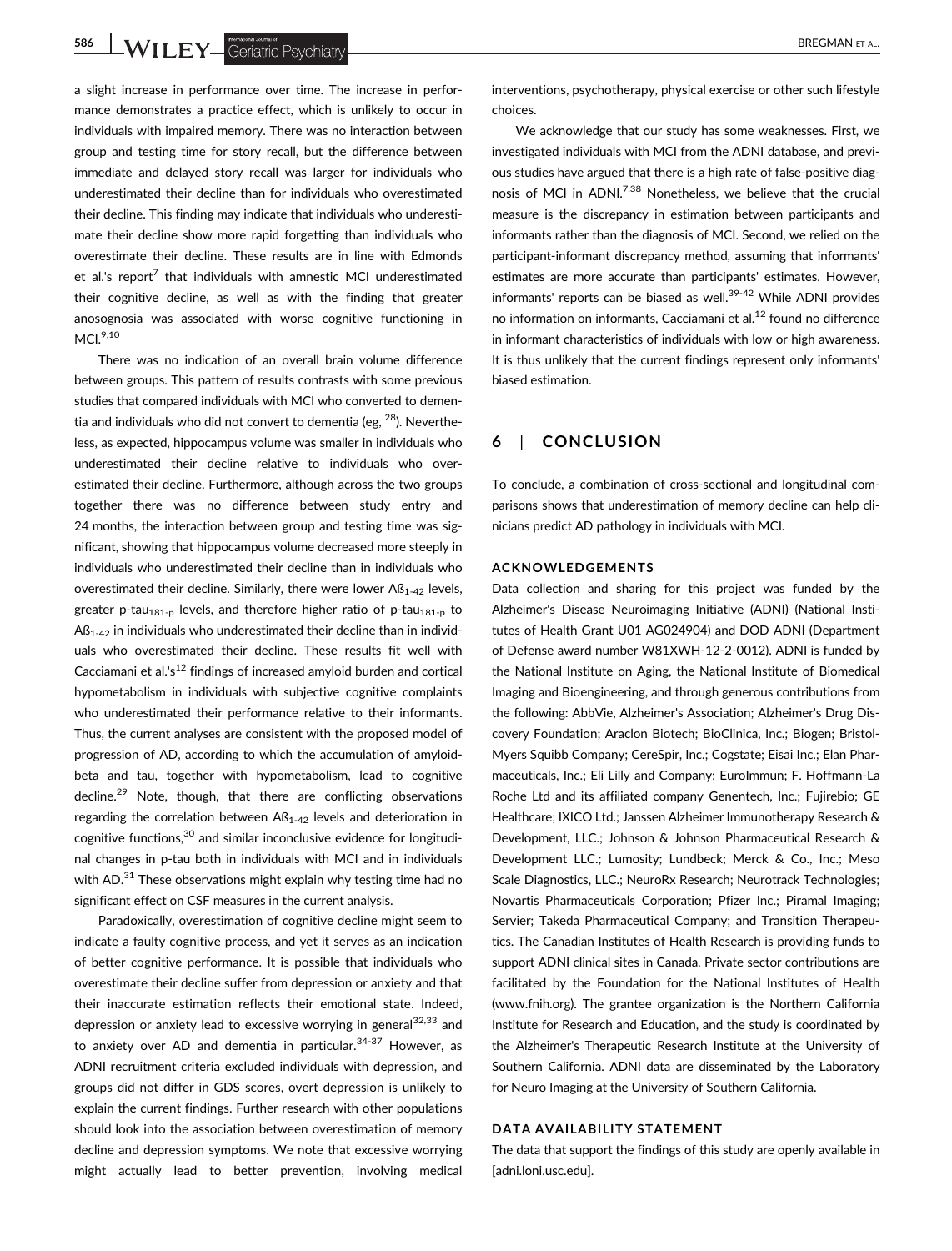## BREGMAN ET AL. 587

## ORCID

Noa Bregman D<https://orcid.org/0000-0003-4856-086X>

#### **REFERENCES**

- 1. Singh-Manoux A, Dugravot A, Ankri J, et al. Subjective cognitive complaints and mortality: does the type of complaint matter? J Psychiatr Res. 2014;48(1):73-78.
- 2. Mendonca MD, Alves L, Bugalho P. From subjective cognitive complaints to dementia: who is at risk?: a systematic review. Am J Alzheimers Dis Other Demen. 2016;31(2):105-114.
- 3. Mitchell AJ, Beaumont H, Ferguson D, Yadegarfar M, Stubbs B. Risk of dementia and mild cognitive impairment in older people with subjective memory complaints: meta-analysis. Acta Psychiatr Scand. 2014;130(6):439-451.
- 4. Reisberg B, Shulman MB, Torossian C, Leng L, Zhu W. Outcome over seven years of healthy adults with and without subjective cognitive impairment. Alzheimers Dement. 2010;6(1):11-24.
- 5. Lenehan ME, Klekociuk SZ, Summers MJ. Absence of a relationship between subjective memory complaint and objective memory impairment in mild cognitive impairment (MCI): is it time to abandon subjective memory complaint as an MCI diagnostic criterion? Int Psychogeriatr. 2012;24(9):1505-1514.
- 6. Buckley R, Saling MM, Ames D, et al. Factors affecting subjective memory complaints in the AIBL aging study: biomarkers, memory, affect, and age. Int Psychogeriatr. 2013;25(8):1307-1315.
- 7. Edmonds EC, Delano-Wood L, Galasko DR, Salmon DP, Bondi MW. Alzheimer's disease neuroimaging I. subjective cognitive complaints contribute to misdiagnosis of mild cognitive impairment. J Int Neuropsychol Soc. 2014;20(8):836-847.
- 8. Roberts JL, Clare L, Woods RT. Subjective memory complaints and awareness of memory functioning in mild cognitive impairment: a systematic review. Dement Geriatr Cogn Disord. 2009;28(2):95-109.
- 9. Gerretsen P, Chung JK, Shah P, et al. Anosognosia is an independent predictor of conversion from mild cognitive impairment to Alzheimer's disease and is associated with reduced brain metabolism. J Clin Psychiatry. 2017;78(9):e1187-e1196.
- 10. Therriault J, Ng KP, Pascoal TA, et al. Anosognosia predicts default mode network hypometabolism and clinical progression to dementia. Neurology. 2018;90(11):e932-e939.
- 11. Munro CE, Donovan NJ, Amariglio RE, et al. The impact of awareness of and concern about memory performance on the prediction of progression from mild cognitive impairment to Alzheimer disease dementia. Am J Geriatr Psychiatry. 2018;26(8):896-904.
- 12. Cacciamani F, Tandetnik C, Gagliardi G, et al. Low cognitive awareness, but not complaint, is a good marker of preclinical Alzheimer's disease. J Alzheimers Dis. 2017;59(2):753-762.
- 13. Kalbe E, Salmon E, Perani D, et al. Anosognosia in very mild Alzheimer's disease but not in mild cognitive impairment. Dement Geriatr Cogn Disord. 2005;19(5–6):349-356.
- 14. Hu X, Teunissen CE, Spottke A, et al. Smaller medial temporal lobe volumes in individuals with subjective cognitive decline and biomarker evidence of Alzheimer's disease-data from three memory clinic studies. Alzheimers Dement. 2019;15(2):185-193.
- 15. Perrotin A, de Flores R, Lamberton F, et al. Hippocampal subfield Volumetry and 3D surface mapping in subjective cognitive decline. J Alzheimers Dis. 2015;48(Suppl 1):S141-S150.
- 16. Dubois B, Feldman HH, Jacova C, et al. Advancing research diagnostic criteria for Alzheimer's disease: the IWG-2 criteria. Lancet Neurol. 2014;13(6):614-629.
- 17. Folstein MF, Folstein SE, McHugh PR. "mini-mental state". A practical method for grading the cognitive state of patients for the clinician. J Psychiatr Res. 1975;12(3):189-198.
- 18. Hughes CP, Berg L, Danziger WL, Coben LA, Martin RL. A new clinical scale for the staging of dementia. Br J Psychiatry. 1982;140:566-572.
- 19. Yesavage JA, Brink TL, Rose TL, et al. Development and validation of a geriatric depression screening scale: a preliminary report. J Psychiatr Res. 1982;17(1):37-49.
- 20. Farias ST, Mungas D, Reed BR, et al. The measurement of everyday cognition (ECog): scale development and psychometric properties. Neuropsychology. 2008;22(4):531-544.
- 21. Rey AL. examen psychologique dans les cas d'encéphalopathie traumatique. Arch Psychol. 1941;28:21.
- 22. Wechsler D. Wechsler Memory Scale Revised. New-York: The Psychological Corporation; 1987.
- 23. Jack CR Jr, Bernstein MA, Fox NC, et al. The Alzheimer's Disease Neuroimaging Initiative (ADNI): MRI methods. J Magn Reson Imaging. 2008;27(4):685-691.
- 24. Iscan Z, Jin TB, Kendrick A, et al. Test-retest reliability of freesurfer measurements within and between sites: effects of visual approval process. Hum Brain Mapp. 2015;36(9):3472-3485.
- 25. Bittner T, Zetterberg H, Teunissen CE, et al. Technical performance of a novel, fully automated electrochemiluminescence immunoassay for the quantitation of beta-amyloid (1-42) in human cerebrospinal fluid. Alzheimers Dement. 2016;12(5):517-526.
- 26. Landau SM, Harvey D, Madison CM, et al. Comparing predictors of conversion and decline in mild cognitive impairment. Neurology. 2010;75(3):230-238.
- 27. Shaw LM, Vanderstichele H, Knapik-Czajka M, et al. Cerebrospinal fluid biomarker signature in Alzheimer's disease neuroimaging initiative subjects. Ann Neurol. 2009;65(4):403-413.
- 28. Niemantsverdriet E, Ribbens A, Bastin C, et al. A retrospective Belgian multi-center MRI biomarker study in Alzheimer's disease (REMEMBER). J Alzheimers Dis. 2018;63(4):1509-1522.
- 29. Jack CR Jr, Holtzman DM. Biomarker modeling of Alzheimer's disease. Neuron. 2013;80(6):1347-1358.
- 30. Lee JC, Kim SJ, Hong S, Kim Y. Diagnosis of Alzheimer's disease utilizing amyloid and tau as fluid biomarkers. Exp Mol Med. 2019;51(5):53.
- 31. Lleo A, Alcolea D, Martinez-Lage P, et al. Longitudinal cerebrospinal fluid biomarker trajectories along the Alzheimer's disease continuum in the BIOMARKAPD study. Alzheimers Dement. 2019;15(6):742-753.
- 32. Perrotin A, La Joie R, de La Sayette V, et al. Subjective cognitive decline in cognitively normal elders from the community or from a memory clinic: differential affective and imaging correlates. Alzheimers Dement. 2017;13(5):550-560.
- 33. Reid LM, Maclullich AM. Subjective memory complaints and cognitive impairment in older people. Dement Geriatr Cogn Disord. 2006;22 (5–6):471-485.
- 34. Corner L, Bond J. Being at risk of dementia: fears and anxieties of older adults. Nurs Older People. 2004;16(5):8.
- 35. Cutler SJ, Hodgson LG. Anticipatory dementia: a link between memory appraisals and concerns about developing Alzheimer's disease. Gerontologist. 1996;36(5):657-664.
- 36. Cutler SJ, Hodgson LG. Correlates of personal concerns about developing Alzheimer's disease among middle-aged persons. Am J Alzheimers Dis Other Demen. 2001;16(6):335-343.
- 37. Kessler EM, Bowen CE, Baer M, Froelich L, Wahl HW. Dementia worry: a psychological examination of an unexplored phenomenon. Eur J Ageing. 2012;9(4):275-284.
- 38. Edmonds EC, Weigand AJ, Thomas KR, et al. Increasing inaccuracy of self-reported subjective cognitive complaints over 24 months in empirically derived subtypes of mild cognitive impairment. J Int Neuropsychol Soc. 2018;24(8):842-853.
- 39. Bregman N, Kave G, Shiner T, Biran I. Alzheimer's disease neuroimaging I. dissociation in awareness of memory and language decline in Alzheimer's disease. Int J Geriatr Psychiatry. 2019;34(4):548-554.